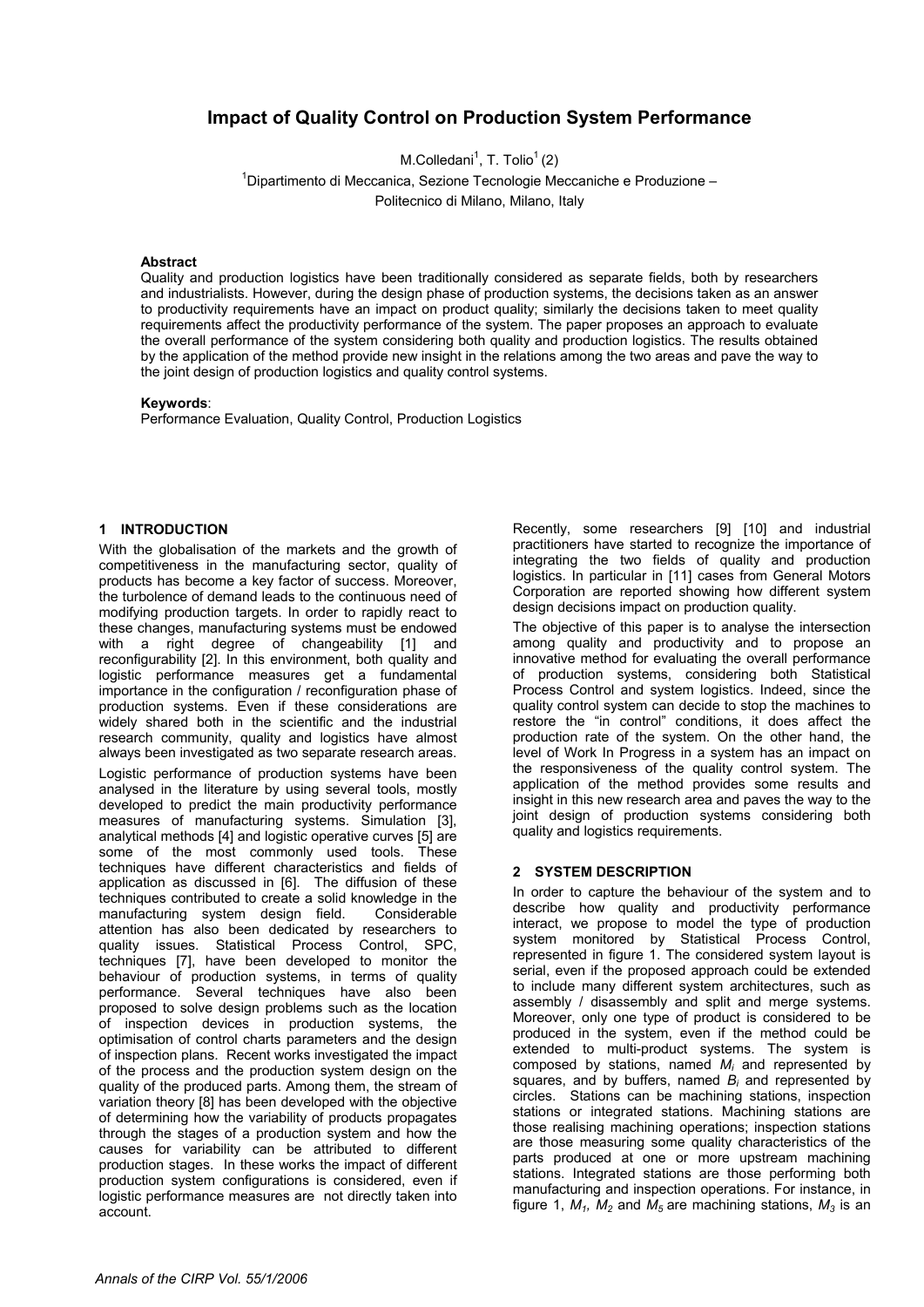

Figure 1: System representation.

inspection station which measures a quality characteristic of parts produced at stations *1* and *M4* is an integrated station measuring features performed at the same machining stage *4*. Each station is considered to be unreliable and subject to multiple failure modes. Buffers are present in the system with the function of decoupling the machines. They are considered to be reliable and have finite capacity. The flow of parts is considered as discrete: raw parts enter the system upstream the first machine  $M_1$ , visit all the production stages and they exit the system downstream the last machine  $M_5$  as conforming or non-conforming parts.

According to the SPC theory, the machining stations in the system can produce being either in control or in out of control state. The in control state is normally characterised by a low fraction of non-conforming parts produced, while the out of control state is normally characterised by an higher fraction of non-conforming parts. For instance, the cause for an out of control can be loss of the process settings, wear of tools or fixtures, malfunctioning of some components of the machines, etc. Even if, generally, multiple causes for out of control are possible, in the model we assume that only one out of control mode is possible.

In order to detect out of control conditions, a family of tools named control charts has been developed in the SPC theory. Control charts are logical devices that perform statistical tests of hypothesis basing on data obtained by measuring the produced parts or on data collected directly from the process. In the model we consider only the first case. In the model, control charts are represented as rhombus and named  $C_{x,y}$  where  $x$ refers to the machining station *Mx* that processed the monitored feature and *y* is associated to the inspection machine *My* which measures the product features on which the control chart is based. For instance, in figure 1, *C1,3* is the control chart based on product data measured at the inspection station  $M_3$  and monitoring machining station  $M_1$ . In this case  $M_1$  is said to be *remotely monitored* by  $C_{1,3}$ . On the contrary, control chart  $C_{4,4}$  is based on data measured at the inspection device in station *4* monitoring the machining device in the same station. Therefore, station *M4* is said to be *locally monitored* by control chart *C4,4*. In the model, we consider that features machined at different production stages are independent. Statistical tests performed by control charts are based on the following competing hypotheses:

 $H_0$ : the monitored machine is in control

#### $H_1$ : the monitored machine is out of control

This statistical test is subject to two types of errors, named type I error and type II error. The first error happens when the hypothesis  $H_0$  is rejected while being true, i.e. a false alarm is issued while the machine is in control. The type II error happens when the hypothesis  $H_1$ is accepted while being false, i.e. the out of control condition is not detected.

In order to provide data to be processed by the control charts, inspection plans must be designed. One can design the quality control system to measure all the produced parts, in this case a 100% inspection is performed, or to measure only a fraction of the produced parts, in this case sampling inspection is used. The first policy is normally implemented in those cases in which the time required for inspecting parts is lower than the processing time of productive stations. The second policy is normally followed when inspections are time consuming or are performed manually.

Data collected by the inspection stations are normally used not only for compiling control charts but also to decide whether the inspected parts can be considered as conforming or non-conforming. Indeed the product designer sets the specification limits of the features of the product to guarantee its functionality. Therefore if a feature of a part does not fall within the specification limit the part must be considered as non conforming. Sometimes it is possible to rework non-conforming parts, if the repairing intervention can restore them within the specification limits, otherwise non conforming parts should be scrapped. The method proposed allows to model scrap even if, to simplify the analysis, in this paper scrapping is not considered.

A detailed list of the assumptions of the method follows, underlining both the quality and the productivity aspects.

*Out of control state:* for the machining station *Mi* the transition to the out of control state is assumed to happen with probability  $p_i^{quality} = 1/MTOC_i$  with time to out of control geometrically distributed. The in control conditions are reset with probability r<sub>i</sub><sup>quality</sup>. Not all the machining stations in the model are necessarily subject to out of control.

*Fraction of non conforming:* according to the specification limits, the fraction of non-conforming parts produced when the process is in control is  $\gamma^W$ , and the fraction of non-conforming parts produced when the process is out of control is  $\gamma^0$ .

*Control charts:* parameters related to control chart *Cx,y* are the sample size  $m(C_{x,y})$ , the number of parts between samples  $h(C_{x,y})$ , the probability of type I error  $\alpha(C_{x,y})$  and the probability of type II error β*(Cx,y)*.

*Unreliable machines*: the stochastic behaviour of failures is traduced by considering geometrically distributed time to failure and repair. The failure and repair probabilities for machine  $M_i$  are respectively  $p_i$  and  $r_i$  in a time unit. Two types of failures are considered: *f* type failures for which the repairing intervention always resets the machine to the in control conditions, and  $\phi$  type failures for which the repairing intervention restores the machine to the in control or out of control state it was before the failure occurred.

*Machines processing times*: machining, inspection and integrated stations are considered to have equal deterministic processing times. In cases in which this assumption is too restrictive, additional failure modes of type  $\phi$  can be used to mimic the behaviour of longer processing times, reducing the probability operative state.

*Finite capacity buffers: the capacity of buffer*  $B_i$  *is*  $N_i$ *.* 

#### **3 THE ANALYTICAL APPROACH**

The objective of the analysis is to estimate the following system performance measures:

 $E^{Tot}$  the average total throughput of the system, that is the number of parts, both conforming and nonconforming, produced in a time unit;